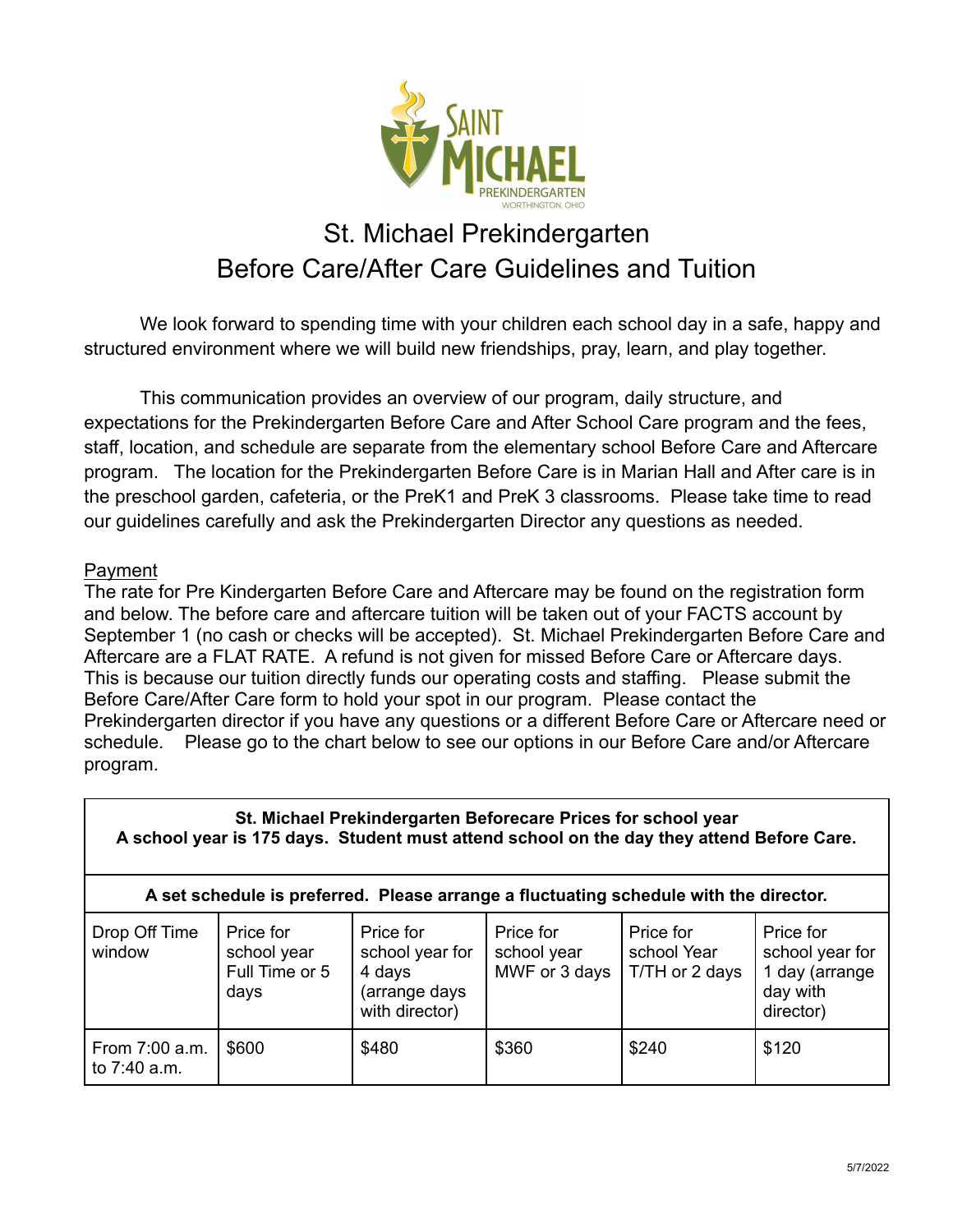#### **St. Michael Prekindergarten Aftercare Prices A school year is 175 days. Student must attend school and be a full day student on the day they attend aftercare.**

| A set schedule is preferred. Please arrange a fluctuating schedule with the director. |                                                             |                                                                                                                   |                                        |                                         |                                                                        |                                                 |  |  |  |  |
|---------------------------------------------------------------------------------------|-------------------------------------------------------------|-------------------------------------------------------------------------------------------------------------------|----------------------------------------|-----------------------------------------|------------------------------------------------------------------------|-------------------------------------------------|--|--|--|--|
| Pick Up<br>Time<br>window                                                             | Price for<br>school year<br>Full Time<br>which is 5<br>days | Price for<br>school year<br>for 4 days<br>(only for full<br>time<br>students<br>arrange<br>days with<br>director) | Price for<br>school year<br>3 days MWF | Price for<br>school Year<br>2 days T/TH | Price for<br>school year<br>1 day<br>(arrange<br>day with<br>director) | Late Fee:<br>Begins 5 min<br>after pick up time |  |  |  |  |
| From 3:15<br>to $4:30$                                                                | \$1,207                                                     | \$965.60                                                                                                          | \$724.20                               | \$482.80                                | \$241.40                                                               | \$1 per<br>minute late                          |  |  |  |  |
| From 3:15<br>to 6:00                                                                  | \$2,500                                                     | \$2,000                                                                                                           | \$1,500                                | \$1,000                                 | \$500                                                                  | \$1 per<br>minute late                          |  |  |  |  |

### **Attendance**

\*Important\* If your child will be absent from Before Care or Aftercare for any reason on any given day that they are scheduled, please inform the prekindergarten director by emailing [lwells@cdeducation.org.](mailto:lwells@cdeducation.org) There is no refund for days absent from the Before Care or Aftercare program.

#### Emergency Closings

The Aftercare program reserves the right to cancel due to inclement weather and if school is closed for any reason Before care and/or Aftercare must close as well. Parents will be informed immediately if the program will be canceled for the day. Snow days, sick days or closures for any reason will not result in a refund.

#### Pick-Up

Aftercare hours are from 3:15pm-6:00p.m. Our 2 Prekindergarten Aftercare classrooms are: PreK 1 and Prek 3.

Pick up Procedure: Parents/Guardians will not enter the building, but will:

- 1. Look in the prekindergarten garden to see if the children are playing outside.
- 2. Pull up in front of Marian Hall and call the prekindergarten program at 614-885-3149 option 8. Staff will verify that you are an authorized parent or guardian for pick up and will then help your child gather their belongings and bring them to you in your car. If you are going to be late, please call us at: 614-885-3149 option 8. A car seat must be in your vehicle for your Prekindergarten student to be released to you.

#### Late Pick Up Fees: